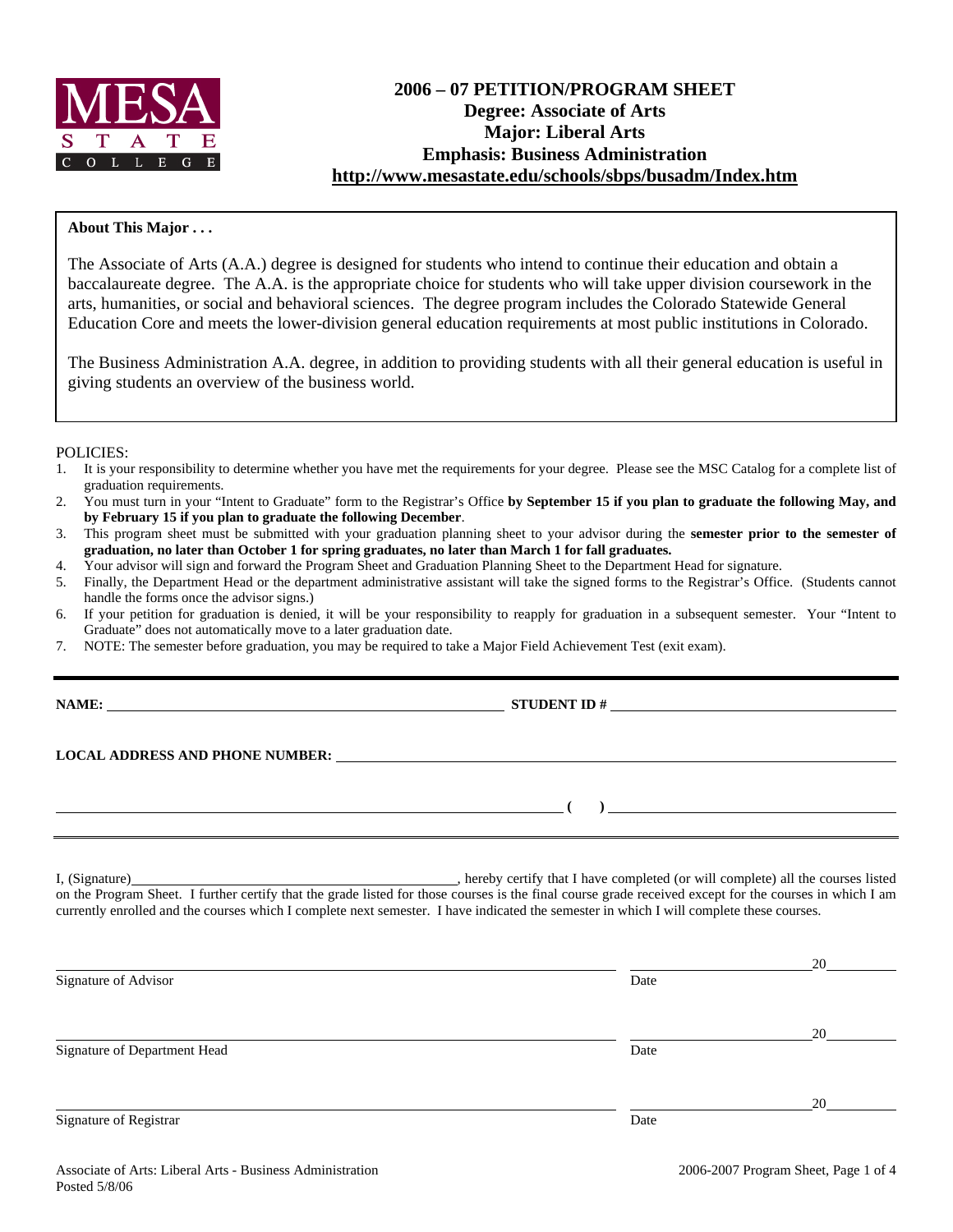- 60 semester hours are required for the Associate of Arts degree. Must meet the academic residency requirements.
- A cumulative grade point average of 2.0 or higher must be maintained for all courses taken and within the Social Science area of emphasis.
- A grade of "C" or higher must be earned in all general education courses in order to be accepted for the transfer under the Core Transfer Agreements.
- No double counting is allowed between general education requirements and major requirements.
- All degree requirements must be completed as described. Any exceptions or substitutions must be recommended in advance by the faculty advisor and approved by the Department Head.
- It is recommended that students work closely with a faculty advisor when selecting appropriate courses and scheduling classes.

| <b>GENERAL EDUCATION REQUIREMENTS</b> (35 Semester Hours)                                     |                                                                       |
|-----------------------------------------------------------------------------------------------|-----------------------------------------------------------------------|
| No.<br>Credit<br>Grade<br>Year<br>Trns/Subs<br>Course<br>Term                                 | Trns/Subs<br>No.<br>Credit<br>Grade<br>Term<br>Year<br>Course         |
| English and Speech: ENGL 111 and 112, SPCH 102 (9 semester                                    | Social and Behavioral Sciences: (9 Semester Hours)                    |
| hours, must earn a grade of "C" or above in ENGL 111 and 112)                                 | (Minimum of 2 different disciplines)                                  |
| <b>ENGL</b><br>111<br>$\frac{3}{2}$<br>$\frac{1}{2}$                                          | <b>ECON</b><br>201<br>$\frac{3}{2}$                                   |
| <b>ENGL</b><br>$\frac{3}{2}$<br>112                                                           | $\overline{3}$<br><b>ECON</b><br>202                                  |
| <b>SPCH</b><br>102<br>$\overline{3}$                                                          |                                                                       |
| Physical Sciences/Math/Statistics (7-10 semester hours)<br>Science (minimum 4 semester hours) | Humanities (9 semester hours)<br>(Minimum of 2 different disciplines) |
|                                                                                               |                                                                       |
|                                                                                               |                                                                       |
|                                                                                               |                                                                       |
| Math/Statistics (minimum 3 semester hours, must earn a "C" or above)<br>MATH                  |                                                                       |
| 113<br>$\sim$ 4                                                                               |                                                                       |
|                                                                                               |                                                                       |
|                                                                                               |                                                                       |
| Kinesiology (2 semester hours) KINE/HPWA 100 and one KINA/HPWE/Selected DANC courses          |                                                                       |
| Term<br>Course<br>Credit<br>Grade<br>Year<br>Trns/Subs<br>No.                                 | Trns/Subs<br>Course<br>No.<br>Credit<br>Grade<br>Term<br>Year         |
| <b>KINE/HPWA</b><br>100<br>$\overline{1}$<br><b>Contract Contract</b>                         | <b>KINA/HPWE</b><br>$\overline{1}$                                    |
|                                                                                               |                                                                       |
| <b>Business Administration Emphasis Requirements (18 Semester Hours)</b>                      |                                                                       |
|                                                                                               |                                                                       |
| Trns/Subs<br>Term<br>Course<br>No.<br>Credit<br>Grade<br>Year                                 | Trns/Subs<br>Course<br>Credit<br>Grade<br>Term<br>No.<br>Year         |
| <b>ACCT</b><br>201<br>$\frac{3}{2}$                                                           | $\overline{\mathbf{3}}$<br><b>BUGB</b><br>211                         |
| <b>ACCT</b><br>202<br>$\overline{3}$                                                          | <b>BUGB</b><br>231<br>$\overline{3}$                                  |
| <b>BUGB</b><br>$\overline{\mathbf{3}}$<br>101                                                 | $\overline{3}$<br><b>STAT</b><br>200                                  |
|                                                                                               |                                                                       |
|                                                                                               |                                                                       |
| Electives (5 semester hours) Any college level undergraduate courses excluding KINA/HPWE.     |                                                                       |

Course No. Credit Grade Term Year Trns/Subs Course No. Credit Grade Term Year Trns/Subs

֦ ֦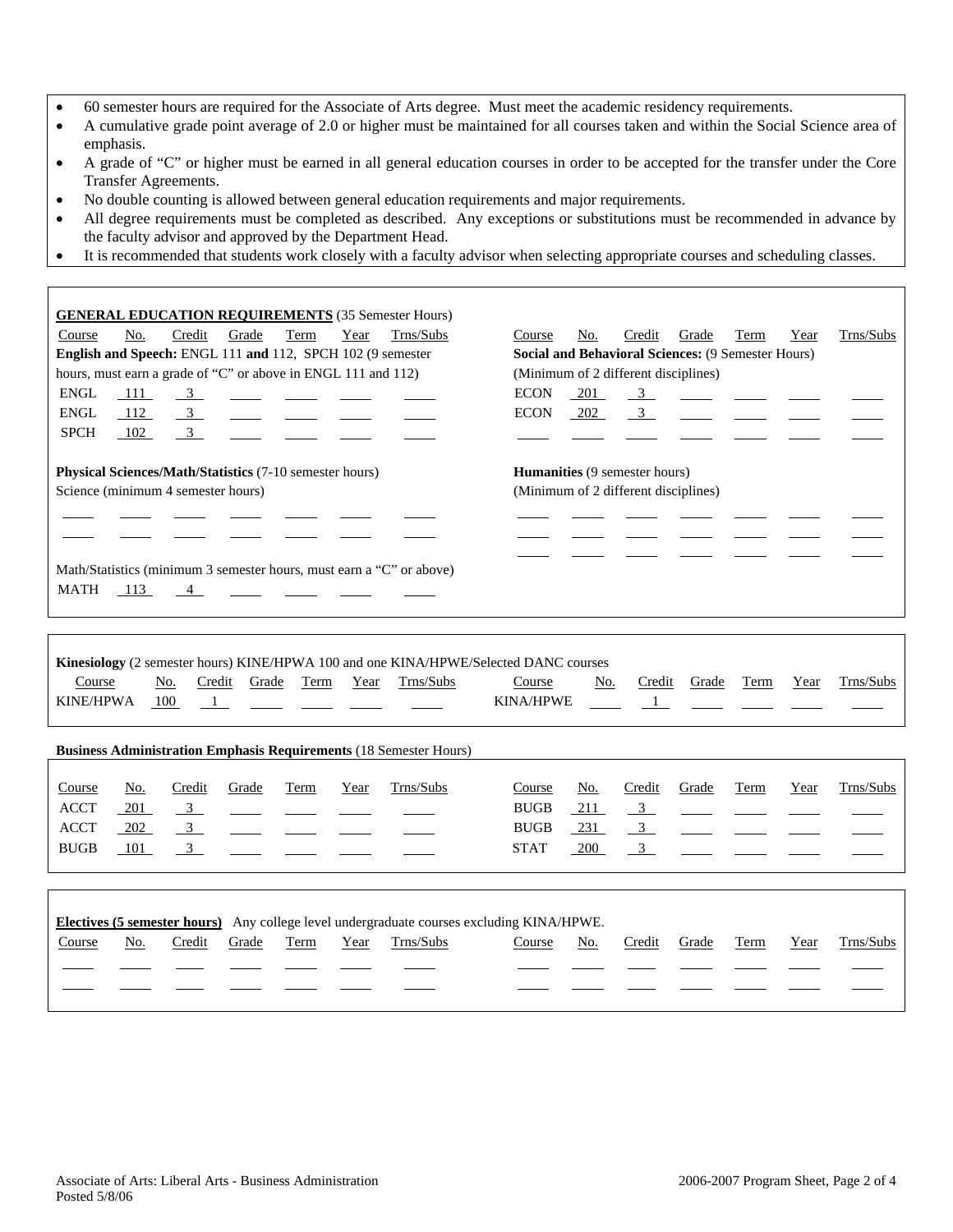### **GENERAL EDUCATION REQUIREMENTS** (35 Semester Hours)

**English and Speech – 9** Semester Hours ENGL 111 **and** ENGL 112 **or** ENGL 129 *(by permission)* **And** SPCH 102 (required)

See current Mesa State College Catalog for list of courses that fulfill the requirements below.

### **Mathematics and Science – 7-10** Semester Hours

 **MATH – Math 113 required** (4 semester hours)

 **Science** – Minimum 4 semester hours in Science. Both lecture and lab must be taken in all courses having both.

**Humanities – 9** semester hours. Minimum of two different disciplines required.

**Social and Behavioral Sciences – 9** semester hours. Minimum of two different disciplines required. (**ECON 201** and **ECON 202** required.)

## **OTHER REQUIREMENTS** (2 Semester Hours)

#### **Kinesiology – 2** Semester Hours

Each student must take KINE/HPWA 100 together with one KINA/HPWE/Selected DANC course. See current catalog for listing.

## **Business Administration Emphasis Requirements** (18 Semester Hours)

Business Courses

ACCT 201 Principles of Financial Accounting ACCT 202 Principles of Managerial Accounting BUGB 101 Introduction to Business BUGB 211 Business Communications BUGB 231 Survey of Business Law STAT 200 Probability and Statistics

### **Electives:** 5 semester hours

Students are required to participate in exit examinations or other programs deemed necessary to comply with the college accountability requirement. All degree requirements must be completed as described above. Any exceptions or substitutions must be recommended in advance by the faculty advisor and approved by the Department Head.